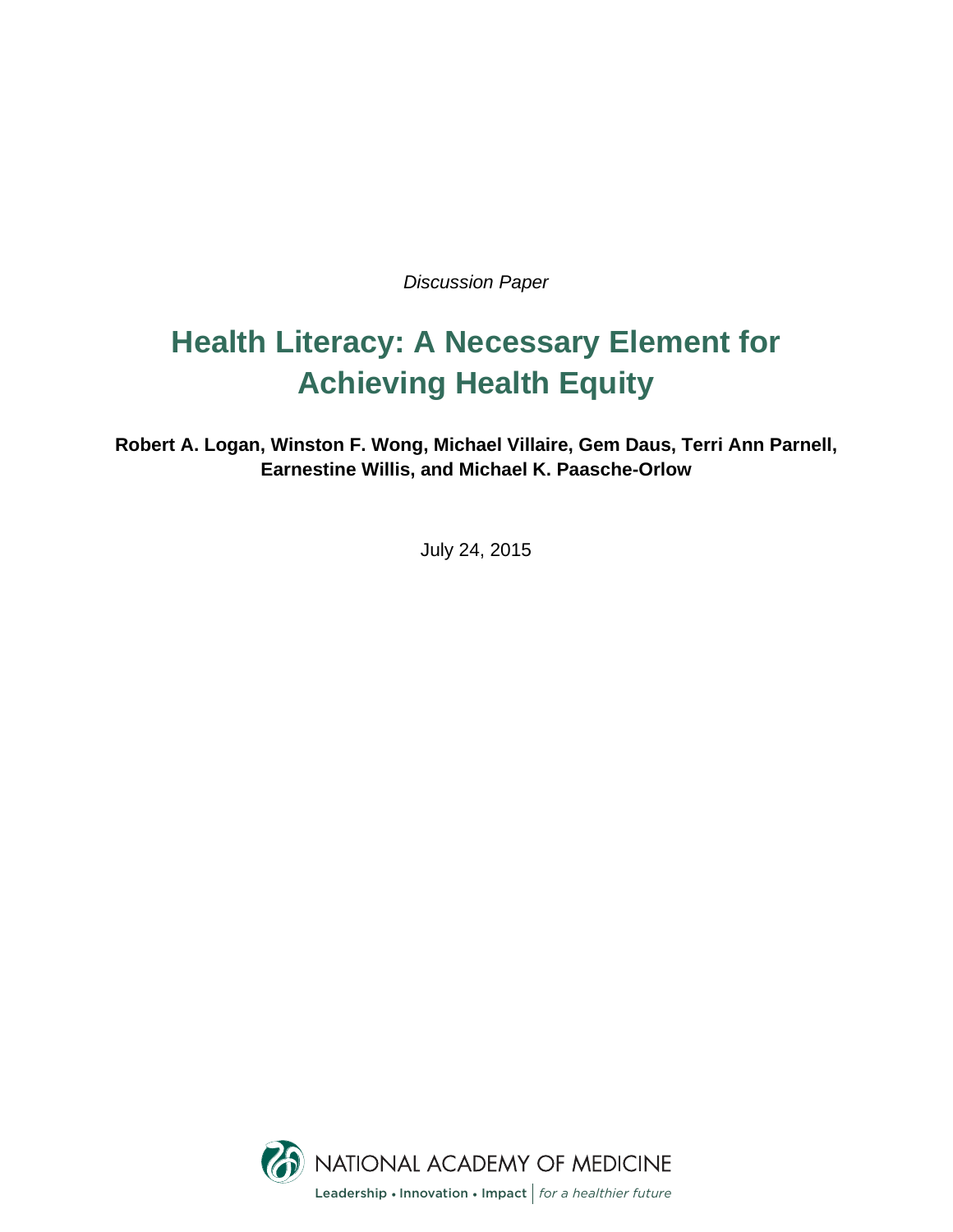# **Health Literacy: A Necessary Element for Achieving Health Equity**

**Robert A. Logan, National Library of Medicine; Winston F. Wong, Kaiser Permanente; Michael Villaire, Institute for Healthcare Advancement; Gem Daus, Health Resources and Services Administration; Terri Ann Parnell, Health Literacy Partners, Earnestine Willis, Medical College of Wisconsin, and Michael K. Paasche-Orlow, Boston University School of Medicine** 

A core aim for improving health care is to provide equitable care or "care that does not vary in quality because of personal characteristics such as gender, ethnicity, geographic location, and socioeconomic status" (IOM, 2001). We believe that an essential ingredient in the effort to increase health equity and reduce health disparities is eliminating health literacy barriers. The challenge of aligning health care system demands and complexities with individual skills and abilities across the spectrum of public health and clinical delivery will be difficult, but critical in the effort to achieve health equity.

In this paper, we intend to demonstrate that the concepts of health literacy, health equity, and health disparities are connected, both in practice and in research. We also explore work that can be done at their intersection through the use of examples and selective review of data. Finally, we intend to convey three important messages:

- 1. Health literacy is intrinsically linked to both an individual's and a community's socioeconomic context, and is a powerful mediator of the social determinants of health.
- 2. Health literacy interventions are viable options among other evidence-based strategies to address social adversity and environmental health determinants and should be considered when assessing meaningful actions to address health disparities.
- 3. Health literacy interventions and practices contribute to reducing health disparities, which fosters health equity and social justice.

This paper is divided into two major sections. The first section addresses issues related to research on health equity and health literacy. The second section provides real world examples of the interplay of these concepts. Each section provides selected examples from the literature and is not a comprehensive literature review.

#### **RESEARCH: DIFFERENT PERSPECTIVES BUT SIMILAR ISSUES**

Health disparities and health literacy researchers commonly recognize the impact on health of social determinants such as poverty, educational status, and geographic location (Sorensen et al, 2012; Logan, In press). More specifically, both health literacy and health disparities researchers are concerned with the significantly different risks of illness associated with an unequal distribution of wealth, opportunities, and privileges in the United States as well as other nations. For example, health literacy and health equity researchers are mindful of the robust relationship between income and education and how both impact inequities in health services and outcomes in most countries (*Health at a Glance 2013 OECD Indicators*; Devaux, 2015).

Despite these commonalities in orientation and populations served, there seems to be little recognition within the literature that the concepts of health literacy and health equity are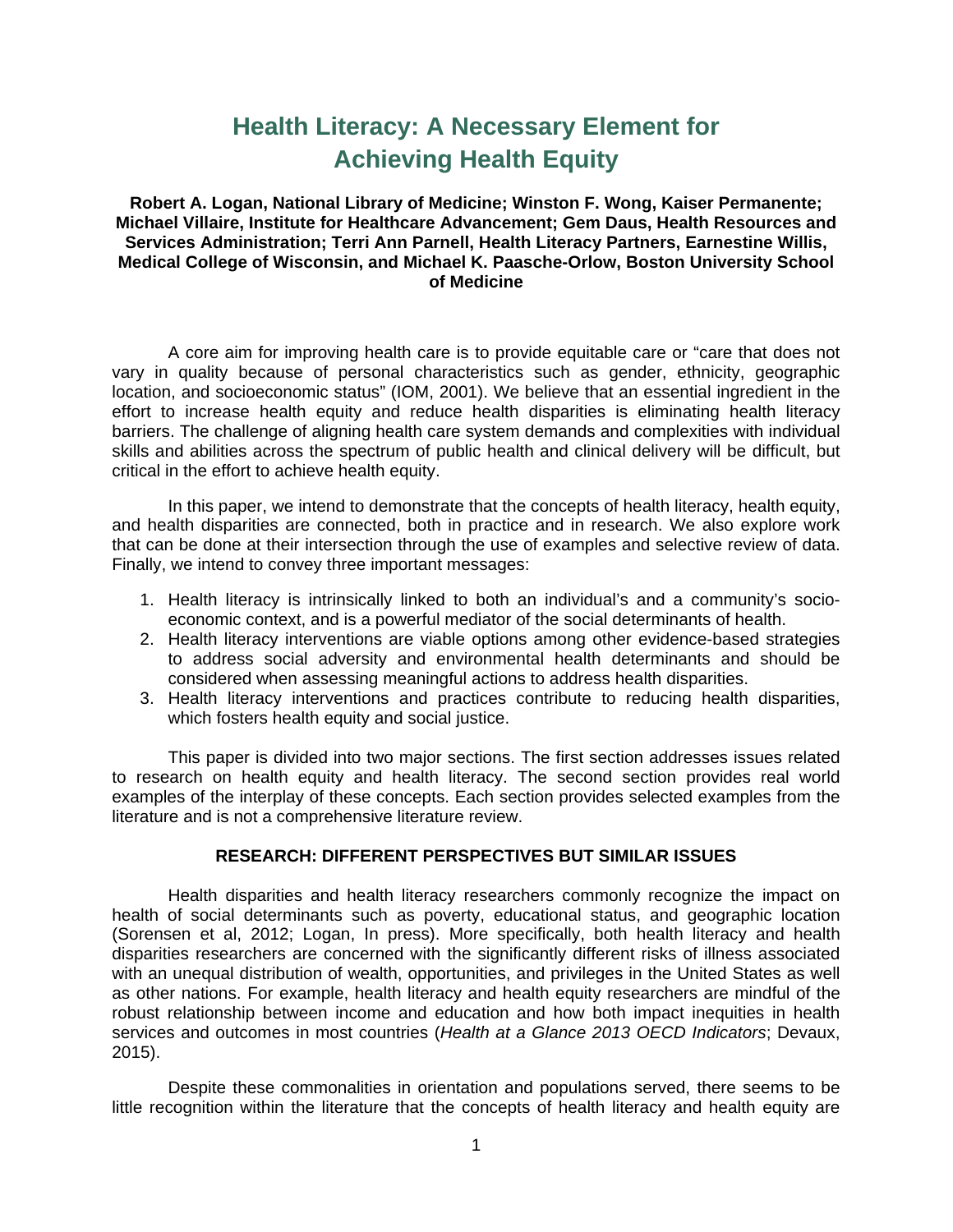related (Volandes and Paasche-Orlow, 2007; Paasche-Orlow and Wolf, 2010). Cooper (IOM, 2011), noted that the researchers and practitioners who advance health literacy and health equity, while not necessarily working at cross purposes, may not be seeking opportunities to collaborate. This could stem from different research interventions sites, disparate funding streams, and diverse approaches to public advocacy.

For example, health literacy research and practice have often emphasized clinical interventions whereas health equity and health disparities research and practice often originate within community-based settings. Some of the federal agencies and foundations that fund health disparities research do not always emphasize health literacy funding and vice versa.

The rate of low health literacy in the United States is significantly linked to race, ethnicity, income, educational attainment, and age (Kutner et al, 2006). In addition, low health literacy is independently related to health outcomes. For example, Baker (2006) found that health literacy predicts desirable clinical and health administrative outcomes (e.g., hospitalization use) after controlling for sociodemographic variables such as education and income levels. Sudore and colleagues (2006) found that health literacy was an independent risk factor for all-cause mortality after adjusting for age, race, gender, income, education, health status, and other sociodemographic variables. Similar findings are evident in an array of diseases and health settings ranging from prevention to chronic disease (Peterson et al/, 2011; Wolf et al, 2006).

Further systematic reviews of health literacy research suggest that health literacy interventions are associated with improvements in clinical outcomes and health care utilization (Sheridan et al., 2011; Berkman et al., 2011; Jacobs et al., 2014; Taggart et al., 2012). For example, DeWalt and colleagues (2012) found that a literacy-sensitive self-care intervention for patients with heart failure improved outcomes for people with low literacy. Similarly, Rothman and colleagues (2004) showed that a diabetes disease management program addressing literacy may be particularly beneficial for patients with low literacy, and that increasing access to such a program could help reduce health disparities. Findings from these studies suggest that health literacy interventions should be considered in campaigns to address health disparities.

Mediational analyses that explore how one variable affects a second variable have begun to elaborate examples of how apparent race differences disappear when controlling for health literacy (Osborn et al, 2007; Osborn et al, 2011). Within the health disparities literature, race is sometimes suggested as a demographic characteristic that undergirds population differences, and thus these findings could be seen as providing evidence that health literacy may be a critical mediator reflective of the social determinants that impact health disparities. Functionally speaking, the authors believe that these findings mean that addressing health literacy is an important way to address health disparities (Wollesen and Peifer, 2006; Smith 2009; Smith and Moore, 2011; Smith 2011; Smith and Moore, 2012; Smith et al., 2012; Carroll et al., 2014).

As the research discussed suggests, health literacy is associated both with key social determinants of health and with health outcomes. As a result, the authors believe there is a benefit to explicitly connecting the concepts of health literacy and health equity and exploring the work that can be done at their intersection.

## **PRACTICE: EXAMPLES OF INTEGRATION**

There are many examples of health literacy interventions that address health disparities and achieve, in one or more domains, reduction of disparities, thereby increasing health equity. The following discussion highlights a few of these that have been conducted outside of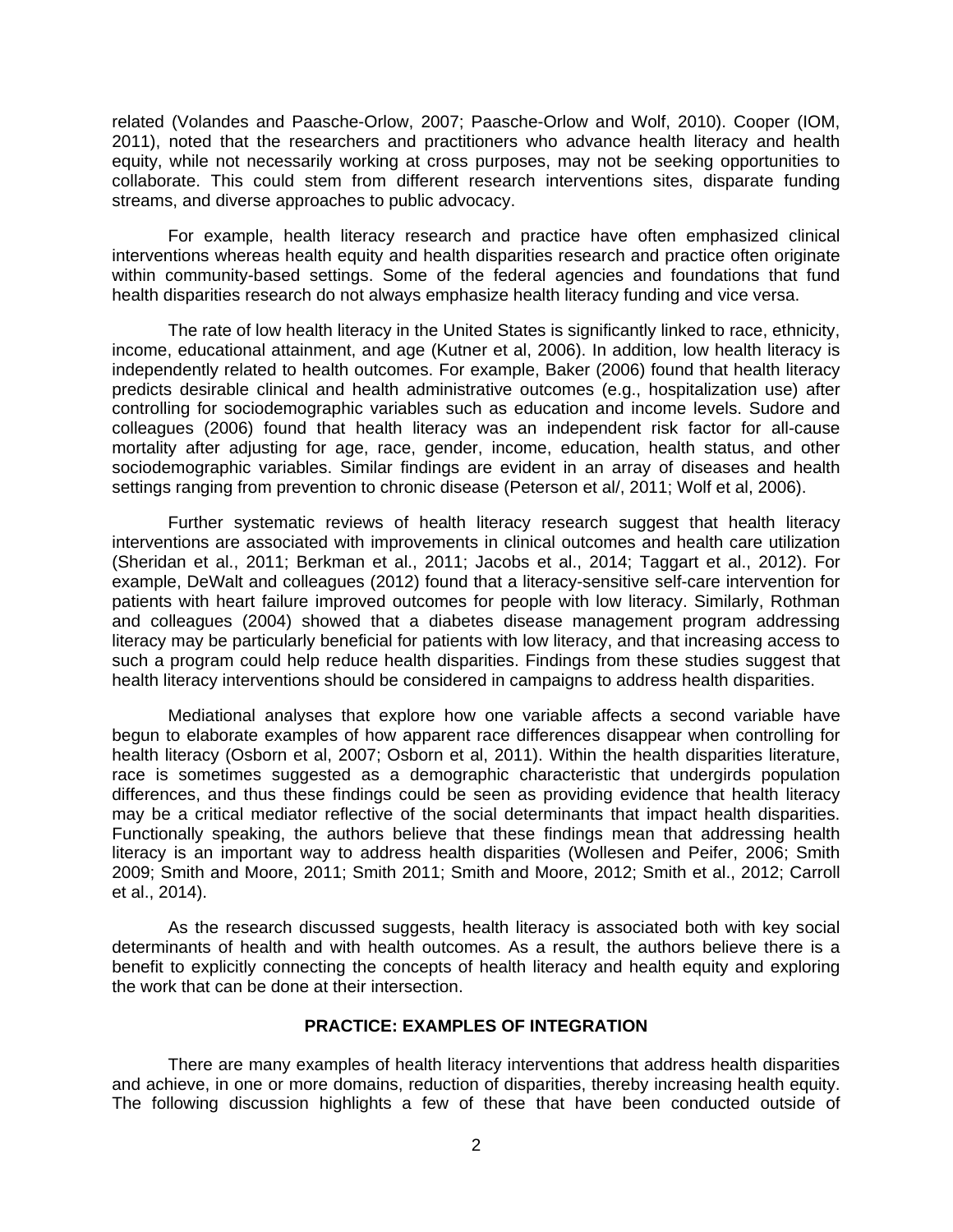traditional health care settings. Ongoing efforts to reduce health literacy barriers in health care settings are crucial; however, we draw these examples from projects conducted in community settings to highlight some of the important health literacy work that can be done to address social determinants of disease in a diversity of settings.

According to Anderson and Whitaker (2010), children who are economically and socially disadvantaged are more likely to be obese. In fact, about one-third<sup>1</sup> of the children in Head Start programs are overweight or obese (Aiken et al., 2010). In order to address obesity prevention, the University of California at Los Angeles/Johnson and Johnson Health Care Institute developed "Eat Healthy, Stay Active!," a low health literacy training program for Head Start staff, parents, and children. The program's goal was to increase knowledge and awareness about obesity risks and prevention of chronic disease. Low-literacy materials included information about food groups, portion size, shopping on a budget, and the importance of including physical activity. At the end of six months, there was a significant reduction in the rate of obesity in adult and child participants. The Eat Healthy, Stay Active! health literacy intervention demonstrates the contributions such programs can make to reducing health disparities, thereby promoting health equity.

Another example is an initiative developed by Herman and colleagues (2010) to address patient use of hospital emergency departments by 7,200 families from Head Start and Early Head Start agencies. While previous studies suggested characteristics such as socioeconomic status and the social environment were associated with use of the emergency department for routine care (Halfon et al., 1996), the introduction of a self-help health book, written at a thirdgrade reading level and used in a one-month training program, was shown to reduce unnecessary emergency department and primary care provider visits by 58 percent and 41 percent, respectively. Training interventions were delivered in English, Spanish, Hmong, and Somali.

In another effort, a Kit for New Parents (a multimedia health and parenting resource intended to help parents improve prenatal and early childhood health), which used health literacy principles and user engagement in its production, was found to significantly improve parental knowledge and child care development practices compared to a peer, control group among medically underserved audiences (Neuhauser et al., 2007).

Another example is the Canyon Ranch Institute Life Enhancement Program (LEP) (Pleasant et al., in press) which was launched with a South Bronx based-federally-qualified health center (FQHC) as a local partner. The South Bronx is among the lowest per capita income congressional districts in the United States and, according to diverse indicators, is also less healthy than the combined average of the boroughs of New York City. $^2$ 

Following the intervention researchers found that depression (measured with the PHQ-9) was cut by 50.1 percent and that stress levels dropped 30.2 percent. The number of selfreported unhealthy days dropped by 46.4 percent, self-reported level of strenuous exercise increased 89.4 percent, and moderate exercise increased 135.4 percent.

 $<sup>1</sup>$  According to the CDC, in 2011-2012, 8.4 percent of children aged 2 to 5 were obese.</sup>

http://www.cdc.gov/healthyyouth/obesity/facts.htm (accessed June 19, 2015).

 $2^2$ See The New York City Community Health Survey of 2013, Age-adjusted data available at https://a816healthpsi.nyc.gov/SASStoredProcess/guest?\_PROGRAM=%2FEpiQuery%2FCHS%2Fchsindex&year=2 013 (accessed June 19, 2015).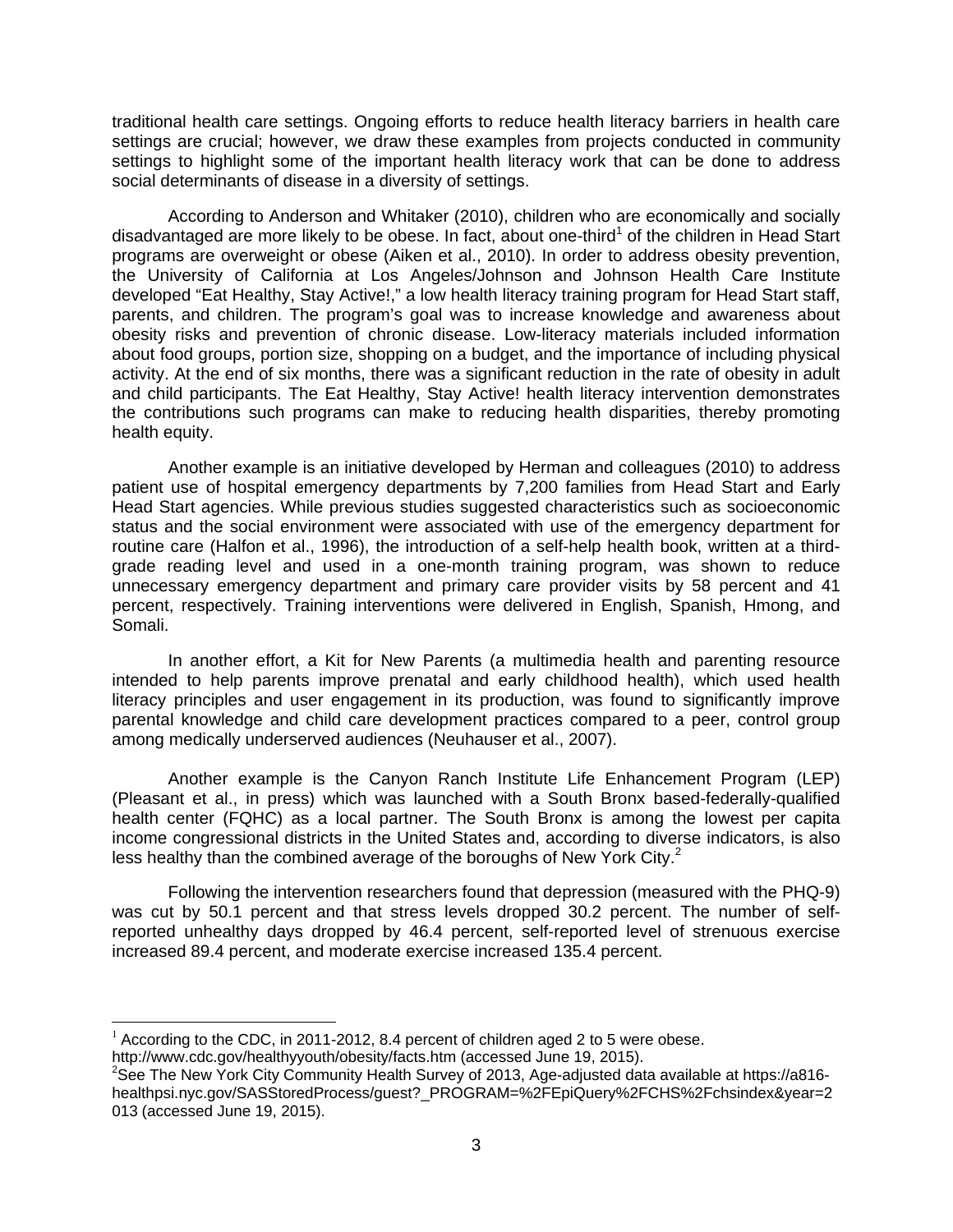The examples described here strongly suggest that targeted, culturally appropriate interventions, delivered in a community setting with health literacy tools and reviews, have a positive impact on participant knowledge, attitudes, and behaviors. In addition, the use of an underlying health literacy perspective that examines the challenges in peoples' lives and promotes empowerment for health ensured that the tools and interventions were comprehensively assessed, community based, and culturally appropriate. Moreover, all the health literacy-specific interventions showed success in reducing health disparities in the target populations and achieved, in their own domains, greater health equity.

#### **CONCLUSION**

The trajectories of health literacy and health equity practice and research have intermingled yet autonomous paths. Health literacy barriers have clear associations with both short- and long-term deleterious effects on health. Health equity as a domain to understand and frame the elusive goal of optimizing health for all reminds us that health is linked to larger social issues of inequality and social justice.

Research and the development of operational principles to overcome health literacy barriers hold promise for a tangible set of activities and intentional strategies that can mitigate inequalities in treatment and outcomes. Health literacy interventions offer health care systems, providers, and those working in the community new approaches to use in addressing disparities that extend beyond the conventional view of screening, treatment, and care delivery. Moreover, a growing body of evidence suggests that these practices improve outcomes. We believe that advancing health literacy is a necessary and promising, component of how health equity can be realized.

To date, the majority of health literacy interventions have focused on ameliorating poor practices within the clinical setting rather than addressing social determinants of health at the community level. However, the examples presented here show that interventions using principles of health literacy, applied in community-based settings, can result in improved outcomes at the population level. Interventions in nonclinical settings should increase as health literacy becomes more integral to community-based interventions to promote health equity such as the efforts described here.

Confronting issues of health literacy in the United States is a critical feature of addressing disparities. Health literacy's application to community-based and population level interventions remains to be defined in the larger issue of fostering health equity. We encourage research funding to develop the empirical basis for the concept that health literacy can be an asset to promote health equity. We also encourage policy development to advance the implementation and evaluation of health literacy interventions to foster health equity.

#### **References**

- Aiken, N., L. Tarullo, L. Hulsey, et al. 2010. *A year in Head Start: Children, families and programs.* Washington, DC: U.S. Department of Health and Human Services, Administration for Children and Families.
- Anderson, S., and R. Whitaker. 2010. Household routines and obesity in US preschool-aged children. *Pediatrics* 125:420–428.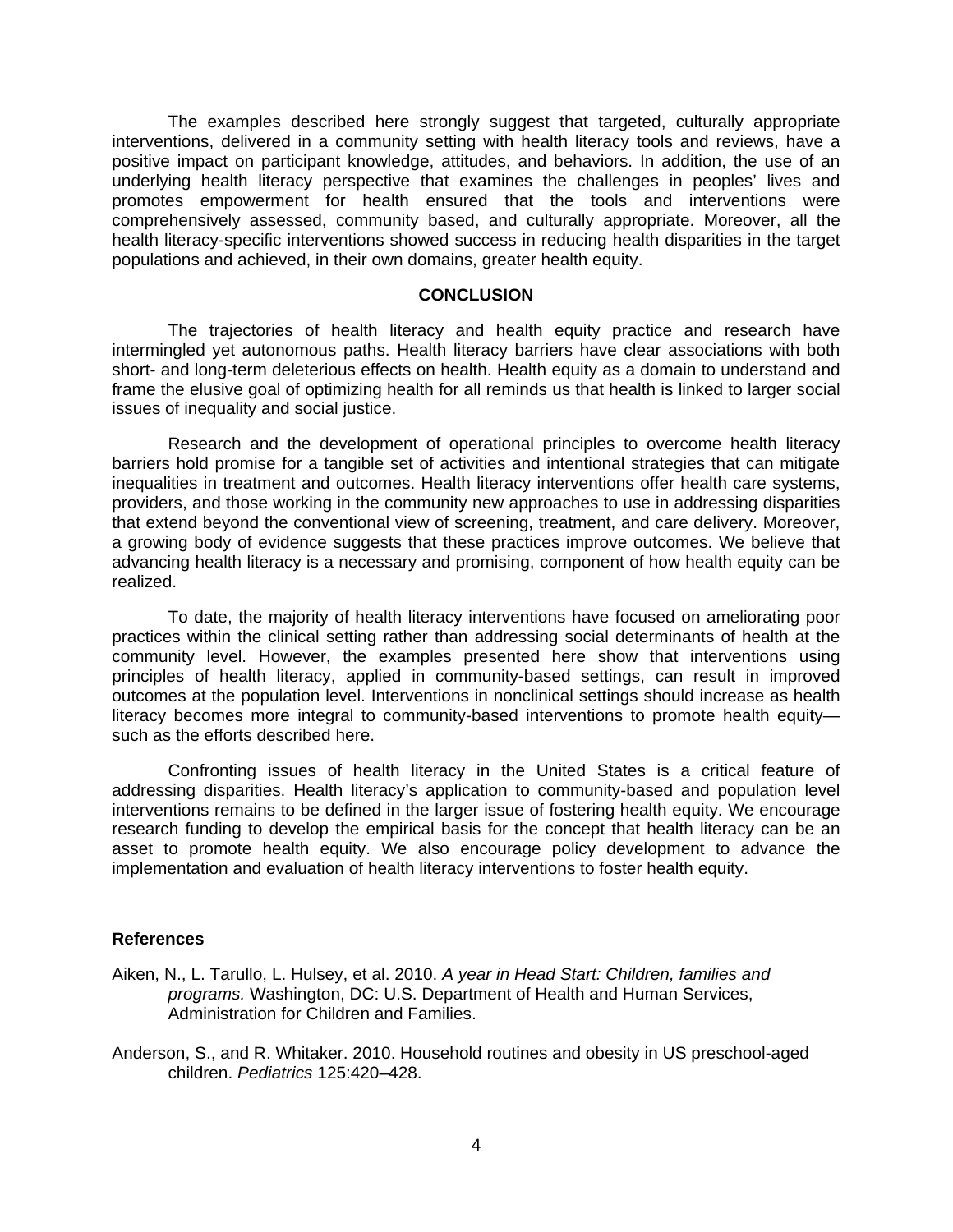Baker, D. W. 2006. The associations between health literacy and health outcomes: Selfreported health, hospitalization, and mortality. In *Proceedings of the surgeon general's workshop on improving health literacy*. Rockville, MD: Office of the Surgeon General. http://www.ncbi.nlm.nih.gov/books/NBK44260/#proc-healthlit.panel1.s14 (accessed June 19, 2015).

.

- Berkman, N.D., S. L. Sheridan, K. E. Donahue, D. J. Halpern, A. Viera, K. Crotty, A. Holland, M. Brasure, K. N. Lohr, E. Harden, E. Tant, I. Wallace, and M. Viswanathan. 2011. *Health literacy interventions and outcomes: An updated systematic review.* Evidence Report/Technology Assessment No. 199. Prepared by RTI International–University of North Carolina Evidence-based Practice Center under contract No. 290-2007-10056-I. AHRQ Publication Number 11-E006. Rockville, MD: Agency for Healthcare Research and Quality.
- Carroll, L. N., S. A. Smith, and N. R. Thomson. 2014. Parents as Teachers Health Literacy Demonstration project: Integrating an empowerment model of health literacy promotion into home-based parent education. *Health Promotion Practice,* pii:1524839914538968.
- Devaux, M. 2015. Income-related inequalities and inequities in health care services utilization in 18 selected OECD countries. *European Journal of Health Economics* 16(1):21–33, doi: 10.1007/s10198-013-0546-4. Epub: December 14, 2013.
- DeWalt, D. A., D. Schillinger, B. Ruo, K. Bibbins-Domingo, D. W. Baker, G. M. Holmes, M. Weinberger, A. Macabasco-O'Connell, K. Broucksou, V. Hawk, K. L. Grady, B. Erman, C. A. Sueta, P. P. Chang, C. W. Cene, J. R. Wu, C. D. Jones, and M. Pignone. 2012. Multisite randomized trial of a single-session versus multisession literacy-sensitive selfcare intervention for patients with heart failure. *Circulation* 125(23):2854–2862, doi: 10.1161/CIRCULATIONAHA.111.081745. Halfon, N., Newacheck, P. W., Wood, D. L., & St. Peter, R. F. 1996. Routine Emergency Department use for sick care by children in the United States. *Pediatrics*, 98(1),28–34.

Halfon, N., P.W. Newacheck, D.L. Wood, and R.F. St. Peter. 1996. Routine emergency department use for sick care by children in the United States. *Pediatrics* 98(1):28-34.

- *Health at a Glance 2013 OECD Indicators*. http://dx.doi.org/10.1787/health\_glance-2013-en (accessed March 8, 2015).
- Herman, A., and P. Jackson. 2010. Empowering low-income parents with skills to reduce excess pediatric emergency room and clinic visits through a tailored low literacy training intervention. *Journal of Health Communication* 15(8):895–910, doi: 10.1080/10810730.2010.522228. http://dx.doi.org/10.1080/10810730.2010.522228.
- IOM (Institute of Medicine). 2001. *Crossing the quality chasm: A new health system for the 21st century*. Washington, DC: The National Academies Press.
- IOM. 2011. *Innovations in health literacy research*. Washington, DC: The National Academies Press.
- Jacobs, R. J., J. Q. Lou, R. L. Ownby, and J. Caballero. 2014. A systematic review of eHealth interventions to improve health literacy. *Journal of Health Informatics*, pii: 1460458214534092.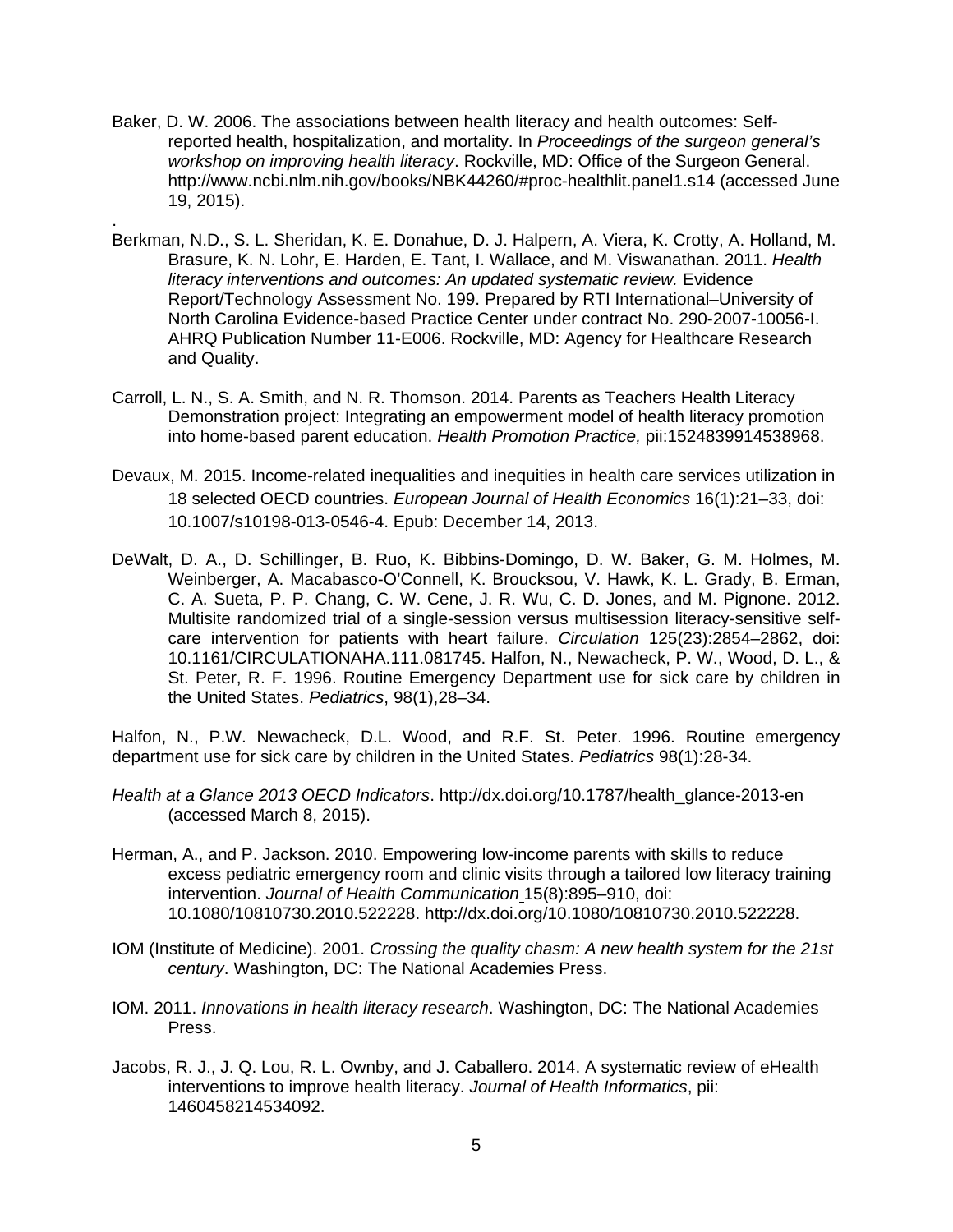- Kutner, M., E. Greenberg, Y. Jin, and C. Paulsen. 2006. *The health literacy of America's adults: Results from the 2003 National Assessment of Adult Literacy.* NCES 2006–483. U.S. Department of Education. Washington, DC: National Center for Education Statistics.
- Logan, R. A. In press. Health literacy. In *Crucial conversations: Meeting health information needs outside of healthcare*, edited by C. Arnott-Smith and A. Keselman. New York: Chandos.
- Neuhauser, L., W. L. Constantine, N. A. Constantine, et al. 2007. Promoting prenatal and early childhood health: Evaluation of statewide materials–based intervention for parents. *American Journal of Public Health* 97(10):1813–1819.
- Osborn, C. Y., K. Cavanaugh, K. A. Wallston, S. Kripalani, T. A. Elasy, R. L. Rothman, and R. O. White. 2011. Health literacy explains racial disparities in diabetes medication adherence. *Journal of Health Communication* 16(Suppl 3):268–278, doi: 10.1080/10810730.2011.604388.
- Osborn, C. Y., M. K. Paasche-Orlow, T. C. Davis, and M. S. Wolf. Health literacy: An overlooked factor in understanding HIV health disparities. *American Journal of Preventive Medicine* 33(5):374–378.
- Paasche-Orlow, M. K., and M. S. Wolf. 2010. Promoting health literacy research to reduce disparities. *Journal of Health Communication* 15(Suppl 2):34–41, doi: 10.1080/10810730.2010.499994, PMID: 20845191.
- Peterson, P. N., S. M. Shetterly, C. L. Clarke, D. B. Bekelman, P. S. Chan, L. A. Allen, D. D. Matlock, D. J. Magid, and F. A. Masoudi. 2011. Health literacy and outcomes among patients with heart failure. *Journal of the American Medical Association* 305(16):1695– 1701, doi: 10.1001/jama.2011.512.
- Pleasant, A., J. Cabe, K. Patel, J. Consenza, and R. Carmona. In press. Health literacy research and practice: A needed paradigm shift. *Health Communication*.
- Rothman, R. L., D. A. DeWalt, R. Malone, B. Bryant, A. Shintani, B. Crigler, M. Weinberger, and M. Pignone. 2004. Influence of patient literacy on the effectiveness of a primary care– based diabetes disease management program. *Journal of the American Medical Association* 292(14):1711–1716.
- Sheridan S. L., D. J. Halpern, A. J. Viera, N. D. Berkman, K. E. Donahue, and K. Crotty. 2011. Interventions for individuals with low health literacy: A systematic review. *Journal of Health Communication* 16(Suppl 3):30–54.
- Smith, P. C., J. H. Brice, and J. Lee. 2012. The relationship between functional health literacy and adherence to emergency department discharge instructions among Spanishspeaking patients. *Journal of the National Medical Association* 104(11–12):521–527.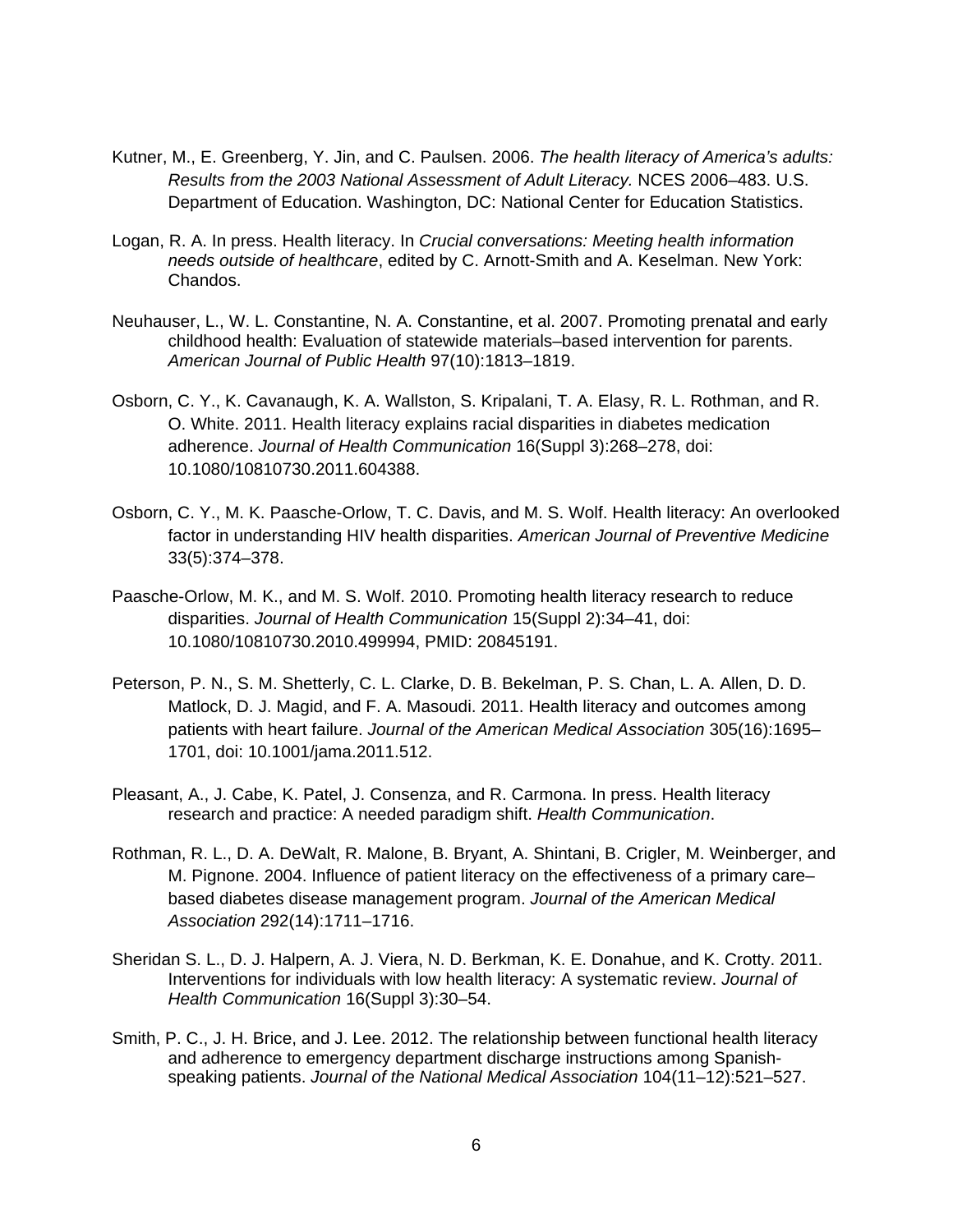- Smith, S. A. 2009. *Promoting health literacy: Concept, measurement and intervention.* PhD diss., Union Institute and University. Ann Arbor, MI: Dissertation Abstracts International.
- Smith, S. A. 2011. Health literacy and social service delivery. In *New directions in behavioral health: Service delivery strategies for vulnerable populations,* edited by S. A. Estrine, H. G. Arthur, R. T. Hettenbach, and M. G. Messina. New York: Springer.
- Smith, S. A., and E. J. Moore. 2011. Health literacy and depression in the context of home visitation. *Journal of Maternal and Child Health*, http://www.springer.com/home?SGWID=0-0-1003-0- 0&aqId=2111233&download=1&checkval=ffd392d488b3752bf1d2e6a3e258b189 (accessed June 7, 2014).
- Smith, S. A., and E. J. Moore. 2012. Health literacy and depression in the context of home visitation. *Journal of Maternal Child Health* 16(7):1500–1508.
- Sorensen, K., S. V. Broucke, J. Fullam, G. Doyle, J. Pelikan, A. Slonska, H. Brand, and HLS-EU Consortium Health Literacy Project European. 2012. Health literacy and public health: A systematic review and integration of definitions and models. *BMC Public Health* 12(80), doi:10:1186/1471-2458/12/80.
- Sudore, R. L., K. Yaffe, S. Satterfield, T. B. Harris, K. M. Mehta, E. M. Simonsick, A. B. Newman, C. Rosano, R. Rooks, S. M. Rubin, H. N. Ayonayon, and D. Schillinger. 2006. Limited literacy and mortality in the elderly: The heat, aging, and body composition study. *Journal of General Internal Medicine* 21(8): 806–812.
- Taggart, J., A. Williams, S. Dennis, A. Newall, T. Shortus, N. Zwar, E. Denney-Wilson, and M. F. Harris. 2012. A systematic review of interventions in primary care to improve health literacy for chronic disease behavioral risk factors. *Database of Abstracts of Reviews for Effects (DARE): Quality-assessed reviews*. http://www.ncbi.nlm.nih.gov/pubmedhealth/PMH0052469/ (accessed July 22, 2015).
- Volandes, A. E., and M. K. Paasche-Orlow. 2007. Health literacy, health inequality and a just healthcare system. *American Journal of Bioethics* 7(11):5–10, doi: 10.1080/15265160701638520.
- Wolf, M. S., S. J. Knight, E. A. Lyons, R. Durazo-Arvizu, S. A. Pickard, A. Arseven, A. Arozullah, K. Colella, P. Ray, and C. L. Bennett. 2006. Literacy, race, and PSA level among lowincome men newly diagnosed with prostate cancer. *Urology* 68(1):89–93.
- Wollesen, L., and K. Peifer. 2006. *Life Skills Progression: An outcome and intervention planning instrument for use with families at risk*. Baltimore, MD: Brookes.

*Robert A. Logan, Ph.D. is a communications research scientist at the National Library of Medicine. Winston F. Wong, M.D., M.S., is Medical Director of Community Benefit at Kaiser Permanente and a member of the Roundtable on Health Literacy. Michael Villaire M.S.L.M., is Chief Executive Officer for the Institute for Healthcare Advancement and a member of the Roundtable on Health Literacy. Gem Daus, M.A. is a Public Health Analyst in the Office of Health Equity at the Health Resources and Services Administration and is a member of the Roundtable on Health Literacy. Terri Ann Parnell, D.N.P., R.N. is Principal and Founder of*